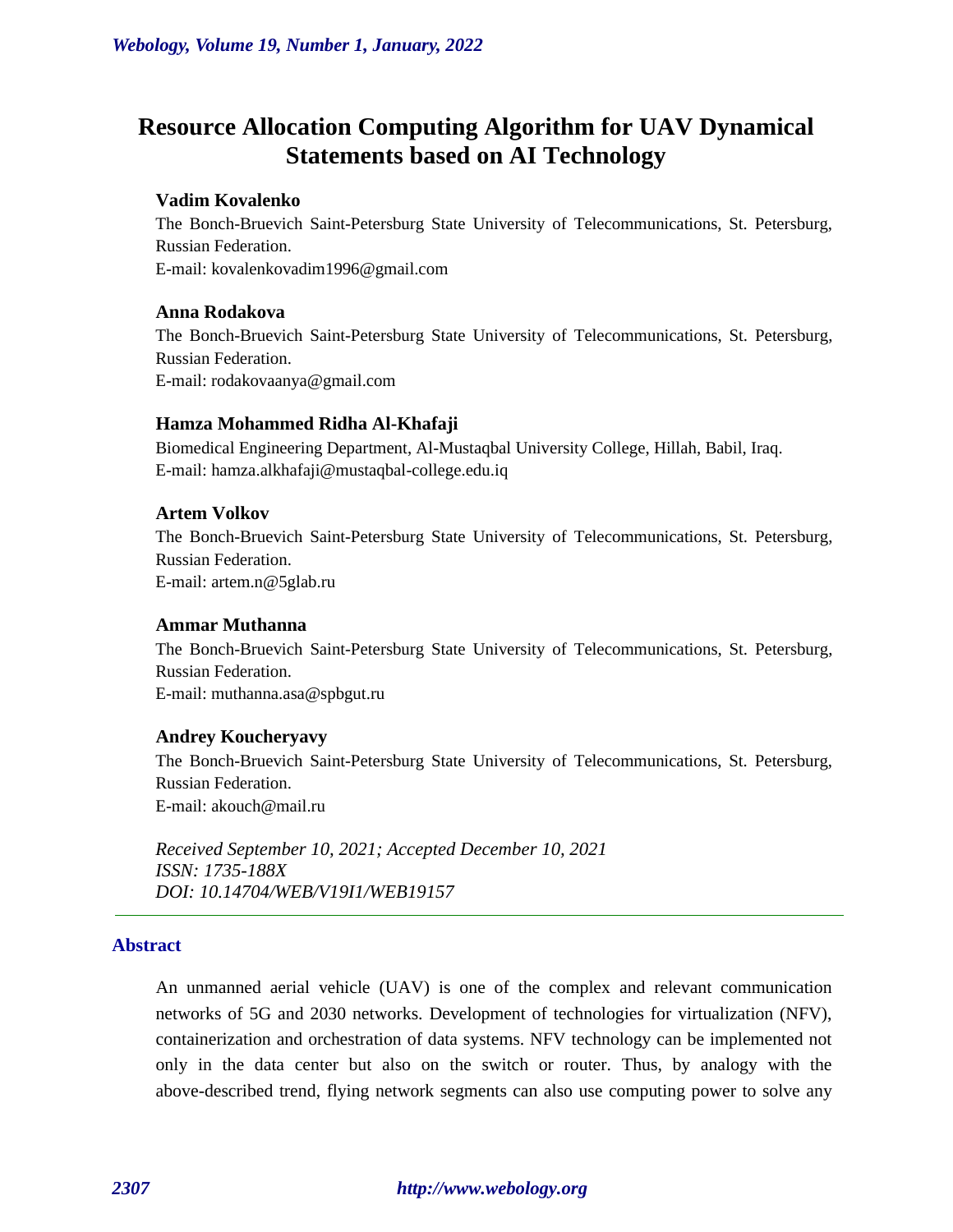problems. For example, deployment on virtual distributed capacities of a flying station controller, an internal network controller. Within the framework of this direction, there are a number of interrelated tasks that need to be resolved by the trends and capabilities of Artificial Intelligence technologies. This paper proposes an algorithm for searching for computing resources in real time. The article defined the criteria for choosing the head node and the cluster with the highest total resources, considered the possibility of implementing the function of the SDN controller in the UAV cluster, the main possible functions and tasks of the UAV, proposed a three-level architecture based on the separation of the functions performed by the UAV. In this work, simulation was carried out in the Matlab program to detect areas of increased load, form UAV clusters, select a head node in clusters and select one UAV cluster with the highest total resources for its subsequent migration to the area of increased load.

#### **Keywords**

Unmanned Aerial Vehicle, SDN, NFV, 6G Network.

#### **Introduction**

It is expected that new generation networks will allow deliver ten gigabit per second and 1 ms latency, also will have an ultra-high density of user devices that is 106 devices per  $km<sup>2</sup>$ (3GPP TR 38.913, 2017).

With increasing density of device placement, the volume of incoming traffic also increases, which in turn can lead to the emergence of high-load zones in various network zones. This problem is also complicated by the fact that due to the constant movement of users throughout every day, the load in the same zone at different intervals of time will differ. For example, in the morning, a high load will be observed on the outskirts of the city, in the middle of the day - in the center and industrial areas.

One of the mean technologies that will allow in the future to reduce the load on the core network is the unmanned aerial vehicles (UAVs) technology (Kovalenko et. al., 2020).

Originally, only single UAVs were used to perform certain user tasks. But in the context of a constant increase in the number of devices with access network, groups of UAVs are becoming more and more popular for performing tasks. One of the ways to organize UAV groups based on interaction with the ground segment is the cluster architecture (Ateya, et. al. 2019a) (Ateya, et. al. 2019b).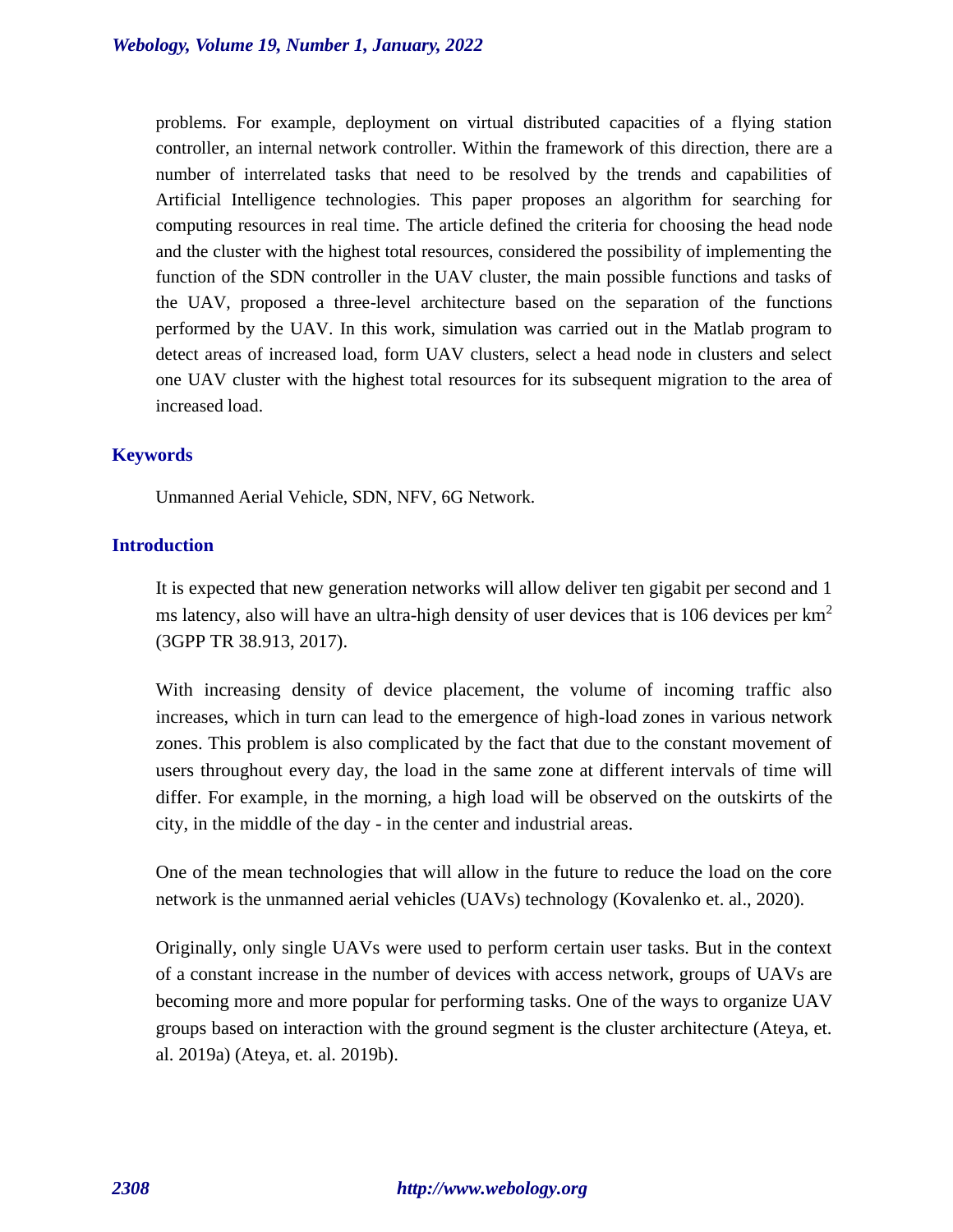Single UAVs and their groups can be used for a wide variety of tasks, such as (Aldabbas, et. al. 2016) (Ateya, et. al. 2019 a) (Ateya, et. al. 2019 b):

- 1. Reducing the load on the ground Base Station or restoring communication in conditions of partial or complete destruction of the existing ground infrastructure (in this case, UAVs act as additional Base Stations to provide communication between users or to gain access to the Internet).
- 2. Implementation of data collection from various types of sensors. In this method of application, the following actions are performed:
	- a) Organization of sensor fields for collecting environmental readings by installing sensors on the ground using UAVs;
	- b) Implementation of UAV data collection from sensor fields;
	- c) Transfer of data to «end user».
- 3. For data transmission not demanding (tolerant) to delays from one user to another in conditions when data transmission over existing networks is not possible.

In this case, there is a risk of the communication infrastructure failure between two «end users» due to the peculiarities of the terrain. The most striking example of such a method of application can be considered the implementation of data transfer from one device to another using a UAV through a mountain range.

4. Use of UAVs (their computing and storage resources) to process user requests.

# **Problem Statement and Related Works**

# **UAV Clusters for Offloading Traffic in High Load Areas**

To provide a more efficient way to traffic offloading at a high-load zone, it is proposed to move one of several UAV clusters located in the network. The sequence of actions to complete this task will be as follows:

- 1. Determination of high load areas from service consumers.
- 2. Selecting a UAV cluster for offloading traffic in a certain area of increased load.
- 3. Ensuring the movement of the selected UAV cluster to the increased load area.

# **Formation of UAV Clusters**

One of the main tasks in organizing UAV networks with a cluster architecture can be considered the problem of UAV distribution among clusters.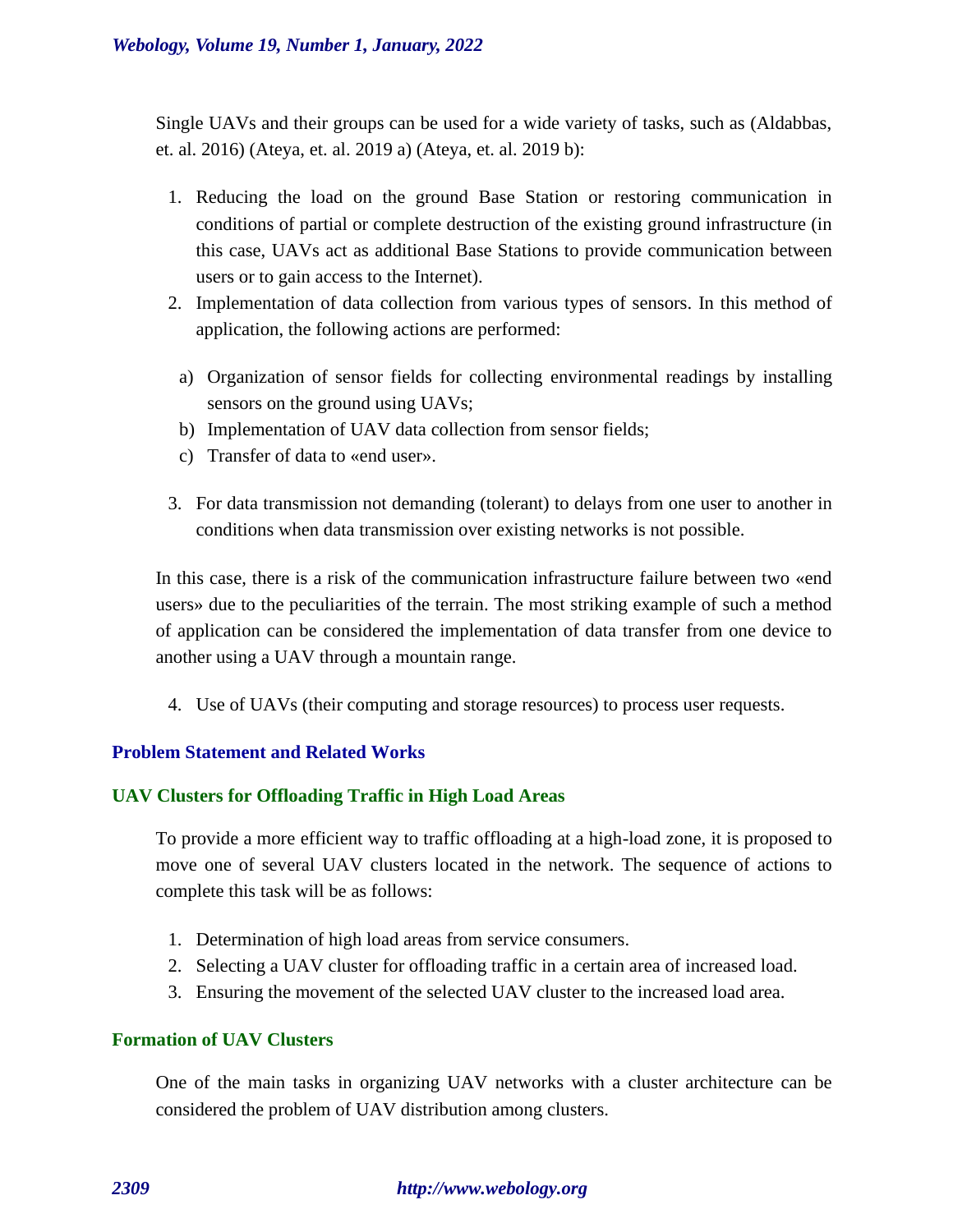The UAVs distributions into clusters can be done two ways:

When the UAV belongs to a specific cluster is set by the network administrator. For example, the network administrator can independently distribute the UAVs into clusters in accordance with the tasks assigned to the UAV (the network administrator can use other criteria to distribute the UAV) (Menouar et. al., 2017).

When one of the clustering algorithms is used to distribute the UAV. For example, the spatial coordinates of the UAV (x, y, z in meters or kilometers, as well as latitude, longitude, altitude in degrees) and the relative position (distance) between them can be used as criteria for the formation of clusters.

## **User Processing Requirements at the UAV Cluster Level**

User requests can be processed at the UAV cluster level in two ways:

- 1. Devices with the largest available resources in the UAV cluster will be selected.
- 2. At the level of UAV clusters, it is proposed to use the technology of Fog computing. Thus, Fog sub-clusters will be formed in the UAV cluster to fulfill the user's requirements based on the available resources. It is assumed that the head node of each UAV cluster will be responsible for the formation of each UAV clusters.

# **Main Functions Performed in the UAV Cluster**

To interact with UAVs outside a specific cluster (interaction with other clusters) or with devices of the ground (ground base stations, mobile users) and flying segment (balloons or devices above the levels of the flying segment, for example, satellites) in the cluster, one of the UAVs is assigned as the head cluster node.

To additional reduce the load on the core network and optimize load balancing in the UAV cluster can be used software-defined networks (SDN) technology (Shakhatreh et. al., 2017) (Naqvi et. al., 2018).

The application of this technology depends on how the SDN controller is implemented. The SDN controller functions can be implemented at the head node, on all nodes of the UAV cluster, or on a balloon or ground base station i.e., outside the UAV cluster (Aldabbas, et. al. 2016).

In the previous work (Kovalenko et. al., 2020), the possibility of using SDN and NFV in a UAV cluster is considered, as well as the advantages they provide for systems with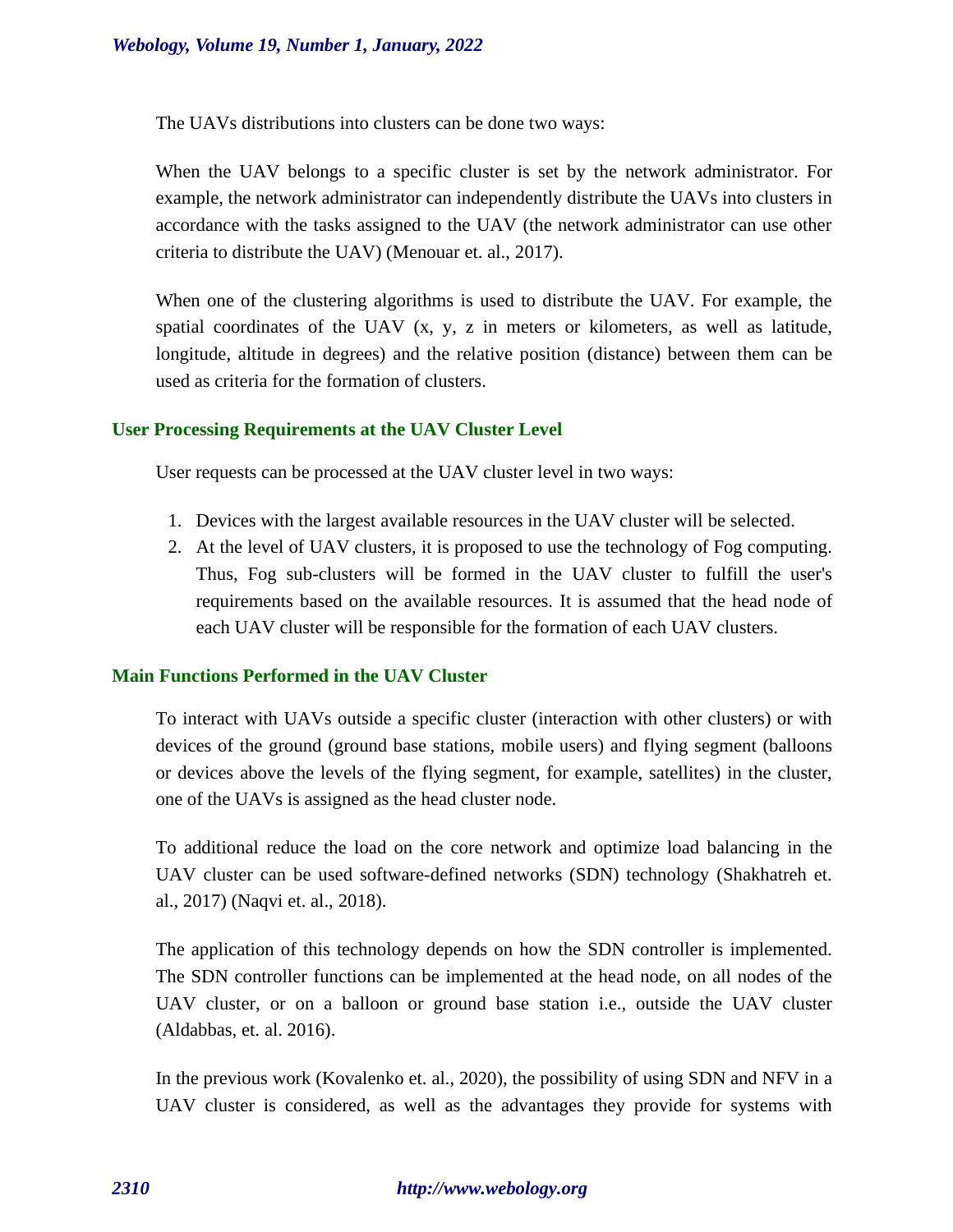UAVs. The article also proposed an algorithm for the formation of UAV clusters for collecting data from sensor fields, including the process of forming a cluster, choosing a head node and determining the path for optimal data collection from sensor fields.

In another article (Muthanna et. al., 2019), the possibility of implementing a multi-tier cloud MEC system is considered in fifth generation networks to reduce the load on the core network and round-trip delays.

## **Proposed Architecture**

## **UAV Clustering Architecture**

In UAV clusters, one device is selected as the head node that performs the functions of organizing interaction with a multi-level cloud system or other clusters, as well as the functions of managing data transfer flows between UAVs within one cluster, thereby implementing the SDN controller functions. All UAVs in a cluster must support one of the possible flow control protocols in SDN networks (for example, OpenFlow protocol) and act as SDN switches. UAVs will interact with each other within the same cluster using Device-to-device (D2D) communications technology.

When the head node battery drops below a certain level, the new head node will be selected. The functions of the SDN controller, functions for interaction with Base Stations and other network segments, as well as the choice of UAVs (one or more when forming a Fog cluster) to process user requests will be transferred to the new head node.

Since the UAVs in the proposed system (Fig. 1) process user requests and can be used to collect data from sensor devices wirelessly, the cluster nodes will have to support, besides the functions of the switch and controller (for the head node) SDN, the functions of the Base station and the base station controller, which in turn, resulted in an increase in the costs of UAV resources to maintain the work of internal processes. To solve this problem, it is proposed to organize the structure of the cluster in the form of a hierarchical multilevel system:

Level 1 - UAVs that implement the functions of Base Stations. They receive user requests and collect data from sensor devices. The received data is transmitted to the 2 level of the UAV. We proposed to transfer data to the nearest UAV of level 2.

Level 2 - UAVs performing the functions of a base station controller and an SDN switch. Nodes of this level receive requests and data from controlled UAVs and transmit them to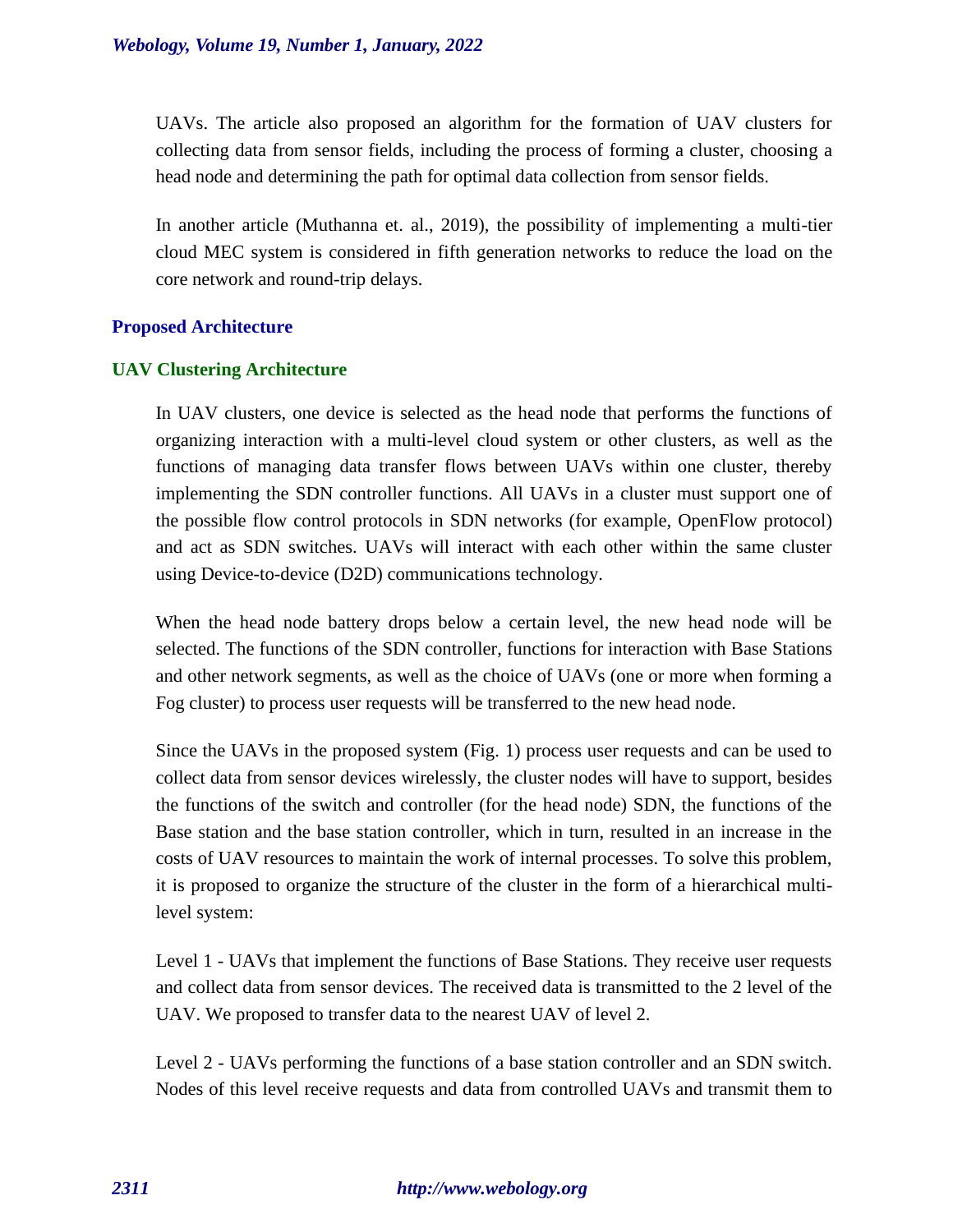a specific (selected for processing) UAV within the cluster or to the head node for subsequent transmission to computing devices outside the cluster.

Level 3 - UAVs that perform the functions of the head node and SDN controller. They transfer requests and data from sensor devices to the multi-layer cloud Mobile Edge Computing (MEC) system.

Layer 2 UAVs must support one of the possible flow control protocols in SDN networks (for example, OpenFlow).

The interaction of UAVs with each other in the same cluster will be carried out using D2D communications technology (the possibility of interaction using D2D technology should be implemented on all clusters).



**Fig. 1 UAV clustering architecture**

# **Implementation of Additional Functions in the Proposed Architecture**

The UAV cluster with the proposed architecture can be used not only for the tasks of reducing the load on the basic network and fulfilling user requests, but also for the tasks of relaying data, organizing a communication channel or collecting data from sensor fields.

Therefore, in the UAV cluster, it is necessary to consider the implementation of functions associated with each of the four possible ways to use the UAV cluster: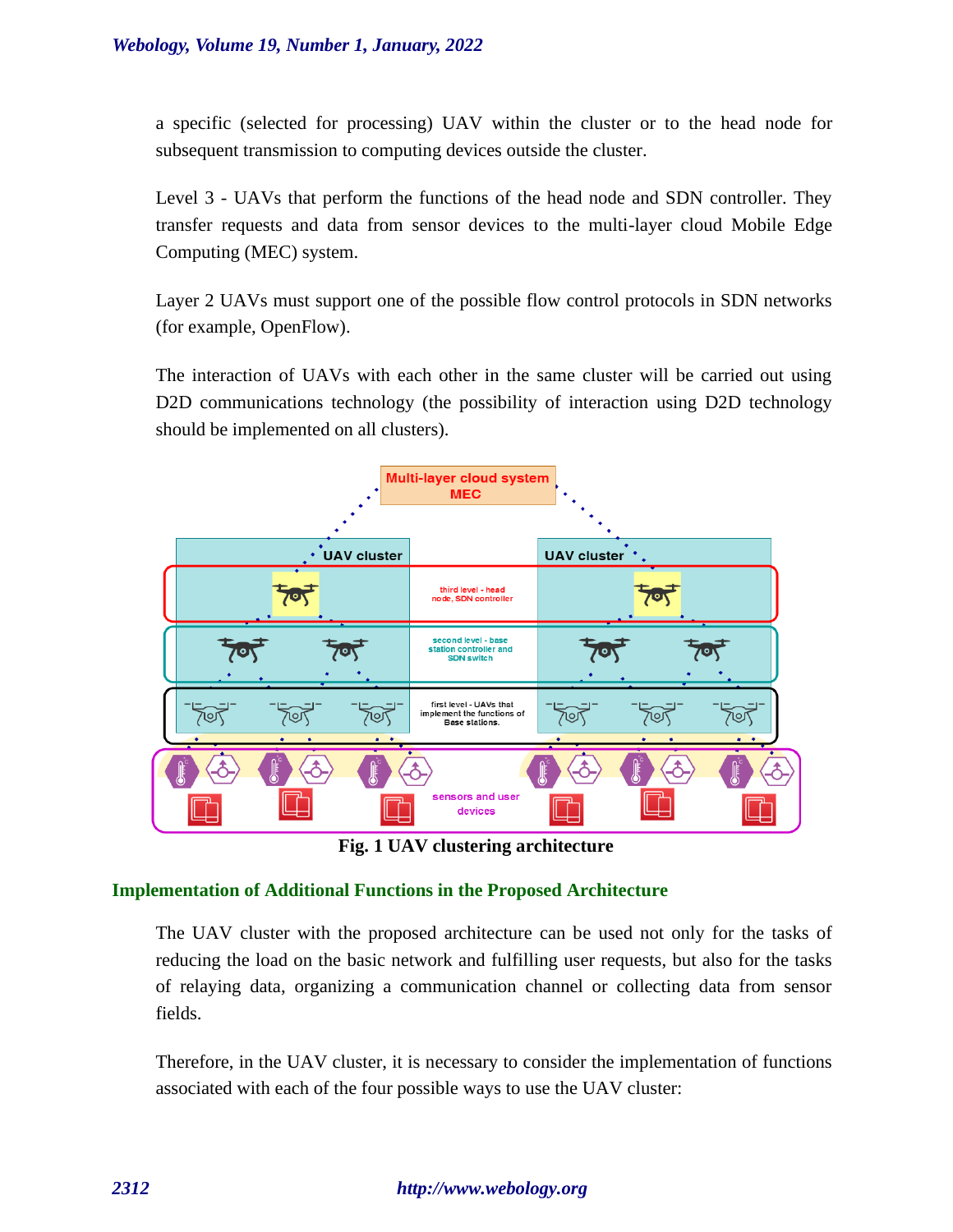- 1. Data collected from the sensors should be realized on a level 1 UAV (data will be saved on the UAV, where they had been received). At the same time, data storage for the task of collecting readings from sensor fields should have a higher priority than the task of storing delay-tolerant data.
- 2. The data storage functions with delay tolerant and fulfilling user requests can be implemented on any UAV, regardless of the system level.
- 3. We proposed to provide UAVs performing user requests with different set of implemented services. Implementation of all services on each UAV leads to unnecessary use of UAV resources.
- 4. All UAVs of the cluster can participate in the organization of the communication channel between users.
- 5. Determination of the data transmission route, the choice of UAVs for processing user requests, for storing data, as well as determining the UAVs participating in the process of organizing a communication channel in the proposed architecture will be carried out by the head node (Muthanna et al., 2019) (Muthanna et. al., 2021).

## **Criteria of Cluster Head Node Selection**

It is proposed, to consider the Central Processing Unit (CPU), operational (RAM) and permanent (ROM) memory of the device, capacity, and battery charge, as the main criteria for choosing a head node and calculating the total available resources of one UAV. For computing available resources, the amount of resources that are at that moment available will be considered and can be used to process the user's request. Since the functions performed by the head node, in comparison with the task of processing user requests, are much important for maintaining the normal operation of the network segment as a whole, the available UAV resources should be spent primarily on these functions, and only after that on processing user requests. In this case, the values of CPU, RAM, ROM and the capacity of the head node of the UAV cluster will be close to the values of the maximum indicators of an individual UAV in terms of these parameters.

Note: the resources provided for the performance of the functions of the head node cannot be equal to the maximum value of the UAV parameters, since part of the UAV resources will be spent on maintaining the operation of internal processes.

# **Simulation of the UAV Cluster with the Proposed Architecture**

In this work, in the Matlab software package, we simulated the operation of the algorithm (sequence of actions) for determining the UAV cluster for unloading traffic in areas of increased load.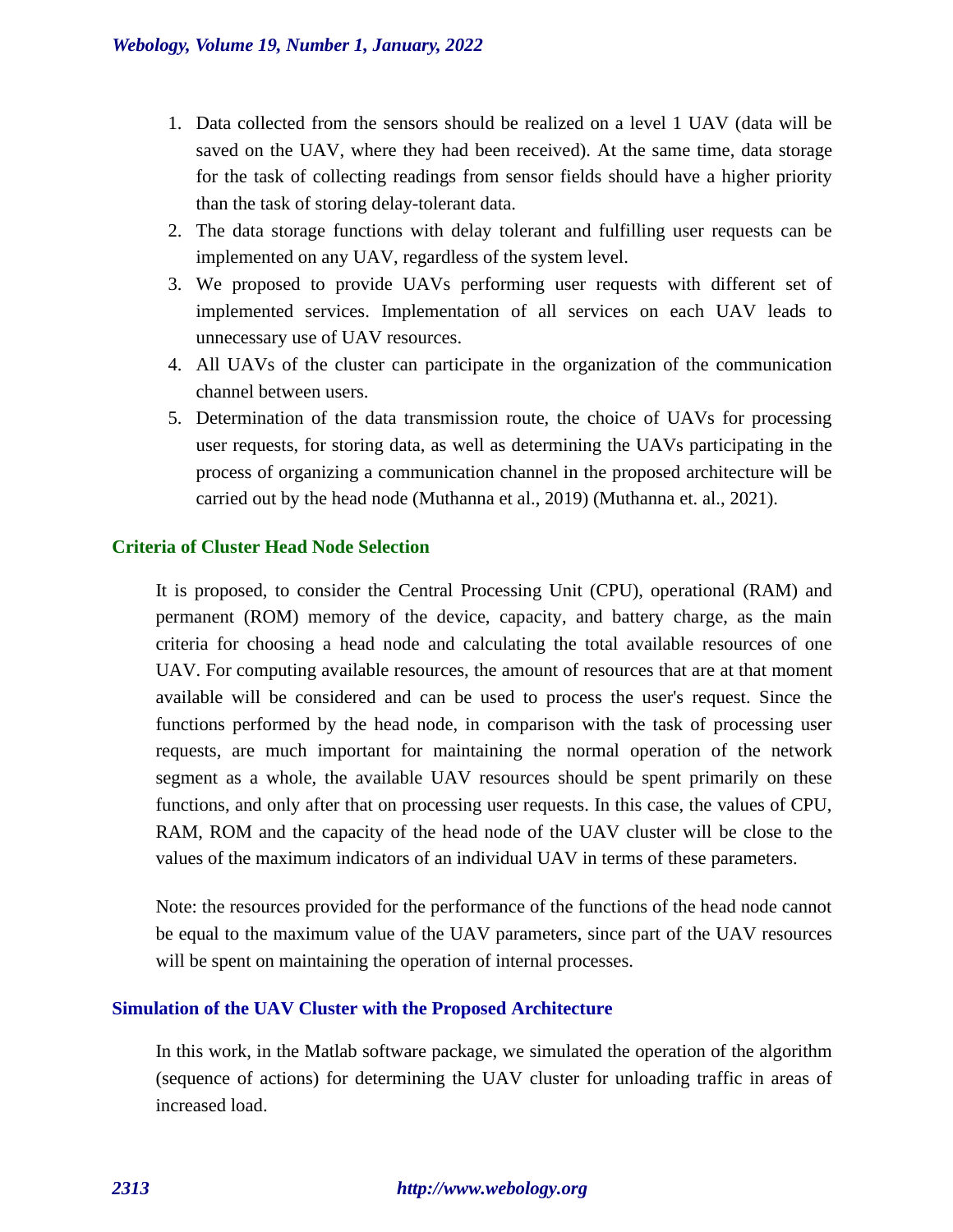The sequence of actions to be performed to determine the UAV cluster for unloading traffic in areas of high load:

- 1. Detection of high load areas.
- 2. Formation of UAV clusters.
- 3. Determination of the Head nodes of the cluster (since these nodes will be used to interact with other clusters or computing nodes of a multi-tier cloud system).
- 4. Determination of the UAV cluster for processing in a certain area of increased load.
- 5. Moving the selected UAV cluster to a certain area of increased load.



**Fig. 2 Proposed algorithm for using UAV clusters for unloading traffic in areas of increased load**

The k-means clustering algorithm was used to identify areas of increased load. As the initial parameters for this algorithm, the spatial coordinates of the UAV along the x, y, z axes, measured in meters, the number of zones with increased load, and the coordinates of the assumed centers of the clusters were taken. The k-means algorithm allows the formation of clusters of various sizes, which will contribute to a more efficient distribution of consumers among clusters, since in real conditions the zones of increased load can differ in their size and density.

It is proposed, to use the FOREL algorithm for the process of forming UAV clusters (Oubbati et. al., 2017). As the initial parameters for the FOREL algorithm, we took the spatial coordinates of the UAV along the x, y, z axes, measured in meters, the radius of the formed clusters, and the coordinates of the assumed centers of the clusters. All clusters formed by the algorithm will have the same size.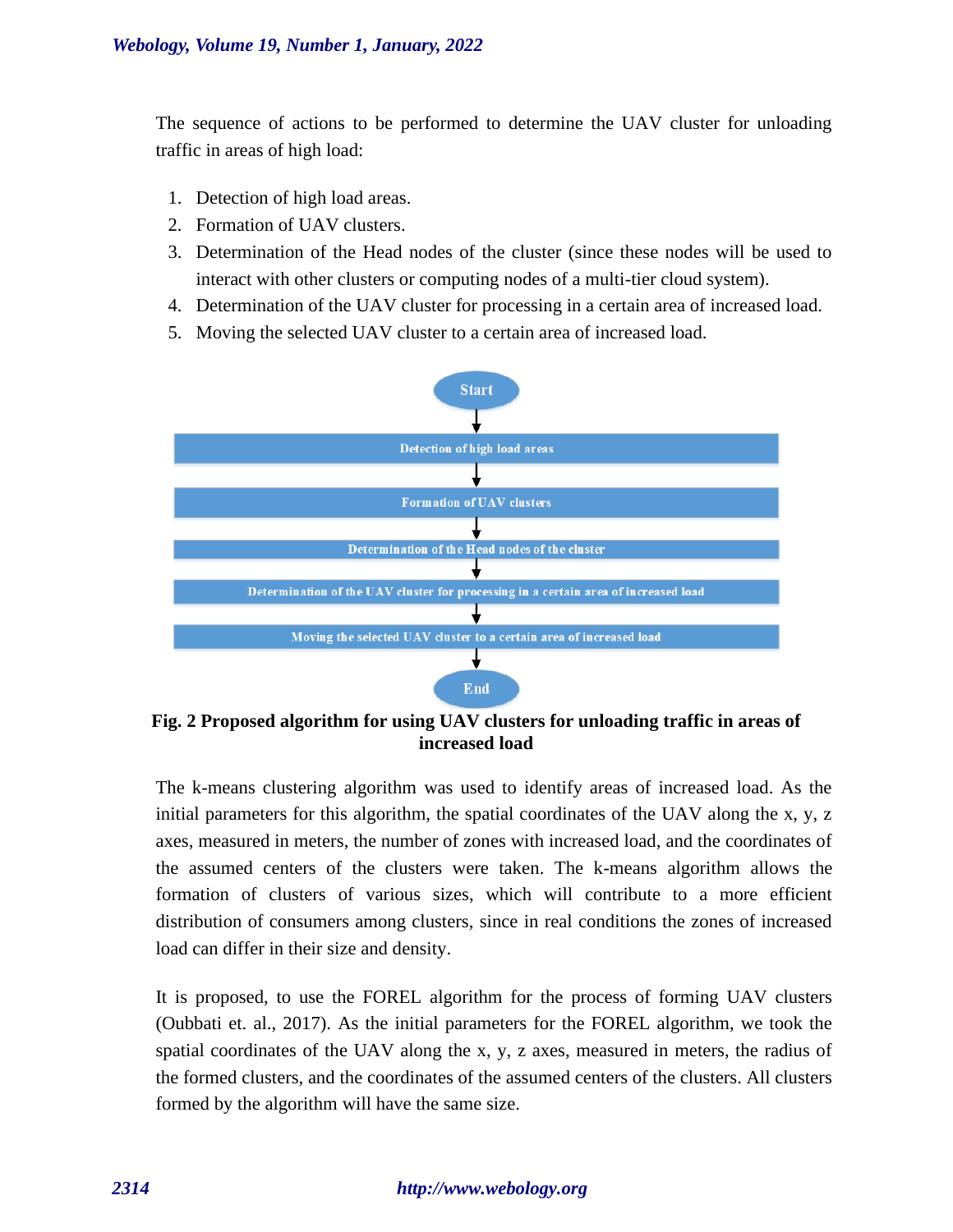As noted earlier, it is proposed to consider the CPU, random access (RAM) and read-only (ROM) memory of the device, capacity, and battery charge as the main criteria for choosing a head node and calculating the total available resources of one UAV. The formula for calculating the total resources for the head node selection task will be as follows: Sum1 =  $0.30 \times$  battery +  $0.19 \times$  CPU +  $0.19 \times$  RAM +  $0.13 \times$  ROM +  $0.19 \times$ Capacity, where Sum1 is the total resources of a certain UAVs (in calculating of total resources of this type, all five parameters presented above are used). The total resources of the UAV for the task of choosing the head node should be calculated as a percentage. It is suggested to use random access memory (RAM) measured in MB and CPU measured in flops as criteria for choosing a UAV cluster for processing in a certain area of increased load. It is proposed to calculate the total resources of the UAV (calculated by RAM and CPU) according to the following formula:  $Sum2 = 0.6 \times Flops + 0.4 \times RAM$ , where Sum2 is the total resources of the UAV, calculated only by the RAM and Flops parameters.

To find the peak performance of the CPU, measured in flops, we have to multiply the clock frequency *F* (MHz) by the total number of device cores *N* and multiply by the number of floating point instructions per clock cycle *T*.

| CPU=F×N×T |  |
|-----------|--|
|           |  |

$$
N=N_{cpu} \times N_{core}
$$
 (2)

$$
R = F \times N_{cpu} \times N_{core} \times T
$$
 (3)

*N*<sub>cpu</sub> in the presented formula is the number of processors, and *N*<sub>core</sub> is the number of cores per processor.

The total resources of the cluster were found by summing the total resources (calculated only by the parameters of RAM and CPU) of all UAVs in the cluster.

In the presented model, 5 groups of users with different sizes and different numbers of mobile devices were generated, as well as three groups of UAV clusters. UAVs in this simulation were generated within a certain distance (radius) relative to the assumed centers of clusters: the first group was generated within 5 m, the second - 2.5 m, the third 1.25. In order for all UAVs to be distributed into clusters, the estimated cluster radius was taken as 10 meters (the diameter of the largest UAV group).

The first group of UAVs consisted of 8 devices, the second - from 6, the third - from 4.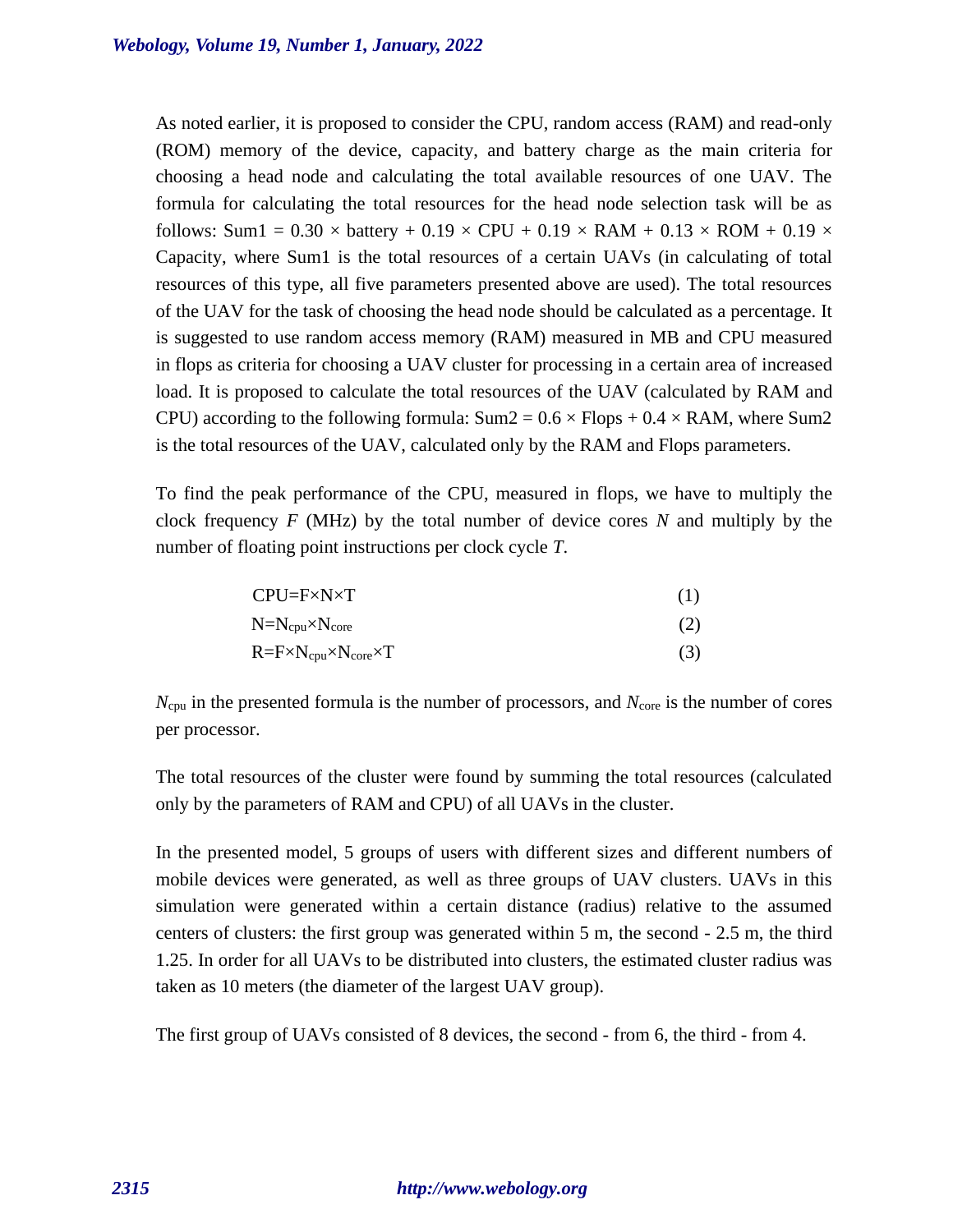The UAV CPU and Capacity parameters were generated in percentages from 25% to 75%. RAM parameter - from 1024 to 4096 MB, ROM - from 8192 to 16384 MB, the number of cores was either 1, or 2, or 4, and processors - 1 or 2 (just one UAV could have 1, 2, 4 or 8 cores). The frequency of the UAV processors was set in the range from 700 to 3500 MHz. The RAM, ROM and Floating-point Operations Per Second (FLOPS) parameters for each UAV were converted into a percentage relative to the UAV with the highest value for a certain parameter from all the UAVs presented in the simulation.

The figure obtained from the simulation showed the shortest path for moving the UAV cluster with the largest total resources to the centers of user groups (to the centers of clusters of user devices).

# **Simulation Results**

The results of determining the centers of high-load areas from user devices (centers of clusters of user devices are presented in Table 1.

| -----------<br>----                       |         |         |         |         |         |  |  |
|-------------------------------------------|---------|---------|---------|---------|---------|--|--|
| Cluster number                            |         |         |         |         |         |  |  |
| Proposed (Intended)<br>center $(x, y, z)$ | (13.76, | (13.91, | (50.24, | (75.84, | (75.09, |  |  |
|                                           | 13.88,  | 74.28,  | 50.02,  | 12.73.  | 74.92,  |  |  |
|                                           | 13.49)  | 75.00)  | 49.66)  | 75.34)  | 12.65)  |  |  |
| Found Center (x, y,<br>Z)                 | (14.25, | (12.07, | (50.96, | (75.35, | (75.16, |  |  |
|                                           | 16.90,  | 75.18,  | 48.75,  | 12.28,  | 75.62,  |  |  |
|                                           | 14.49)  | 75.78)  | 50.35   | 75.10   | 12.98)  |  |  |

**Table 1 The results of applying the k-means clustering algorithm to find high-load areas**

The results of determining the head node for each UAV cluster, cluster centers, as well as total resources are presented in Table 2.

| Table 2 Total resources, head nodes and cluster centers determined for each of the three |  |  |  |  |
|------------------------------------------------------------------------------------------|--|--|--|--|
| groups of UAVs                                                                           |  |  |  |  |

| Group number                           |                |                |                |  |
|----------------------------------------|----------------|----------------|----------------|--|
|                                        | (20.28, 45.17, | (49.94, 14.81, | (79.88, 50.16, |  |
| Intended center $(x, y, z)$            | 109.66)        | 110.06         | 110.20         |  |
| Found center $(x, y, z)$               | (20.70, 44.32, | (50.27, 14.59, | (79.76, 50.14, |  |
|                                        | 109.91)        | 110.67         | 110.49)        |  |
| UAV number selected as the head unit   | 3              | 9              | 16             |  |
| The coordinates of the UAV selected as | (24.21, 44.51, | (48.95, 16.38, | (79.57, 49.69, |  |
| the head node $(x, y, z)$              | 106.50         | 110.18         | 111.17         |  |
| Head node total resources              | 57.7817        | 63.7110        | 51.4580        |  |
| Total resources of UAV clusters,       | 265.202        | 849.1084       | 225.3552       |  |
| Gigaflop                               |                |                |                |  |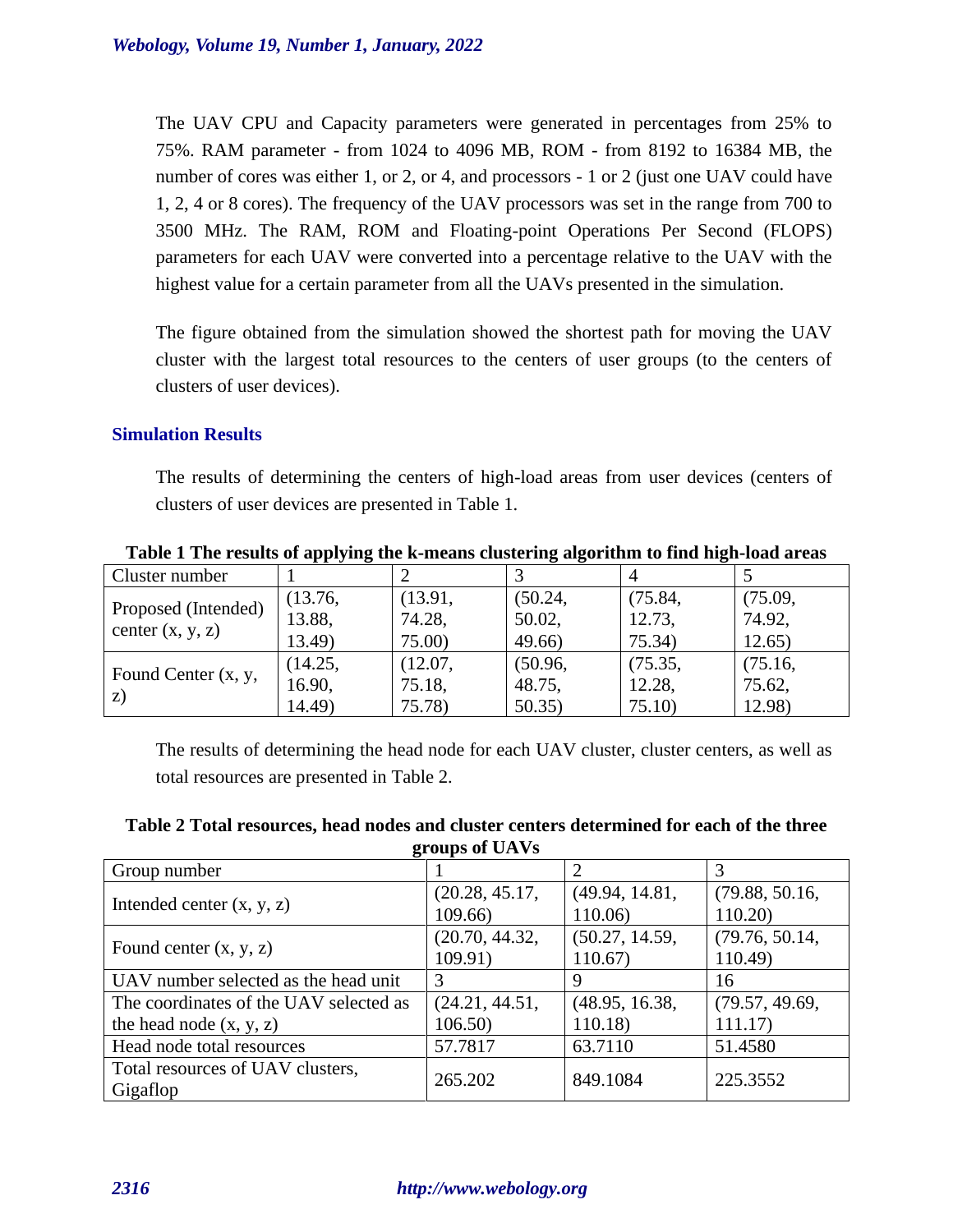Fig. 3 shows the centers of clusters of high-load areas and UAV groups before applying the proposed algorithm.



**Fig. 3 Cluster distribution centers prior to implementation of the proposed algorithm**

user devices<br>UAV  $\circ$ 

XX

centers of high load areas<br>UAV cluster centers

UAVs with maximum total resort<br>- UAV travel path

The results of the proposed algorithm are presented in Fig. 4.



**Fig. 4 Graphical display of the results of the proposed algorithm.**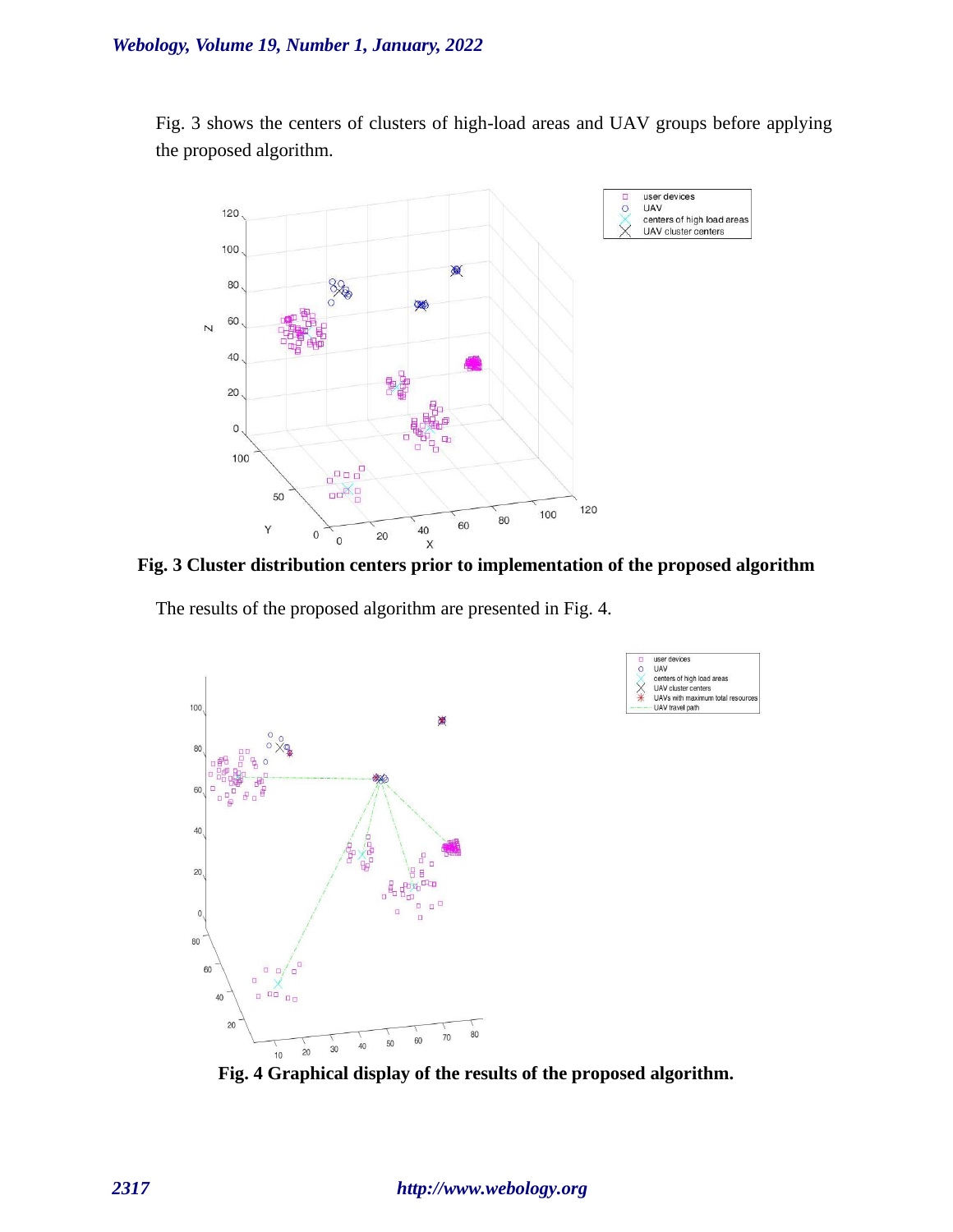### **Conclusions**

This paper was proposed an approach for selecting a UAV cluster to reduce the load on network zones with an increased number of mobile devices. The choice of the UAV cluster to reduce the load and the choice of the head node was carried out according to certain criteria: CPU, random access (RAM) and permanent (ROM) memory of the device, Capacity and battery charge for the task of choosing the head node, CPU and RAM - to select a UAV cluster. Simulation of this algorithm was carried out in the Matlab software package. The paper proposed a three-tier architecture for organizing a UAV cluster, which makes it possible to distribute the cluster's functions among several UAVs. The paper also examined four ways to use the UAV cluster. It was considered the possibility of processing user requests both with the help of a single UAV and with the use of Fog Computing technology as a further development of the direction.

### **Acknowledgement**

This research is based on the Applied Scientific Research under the SPbSUT state assignment 2021.

### **References**

- 3GPP TR 38.913 (2017). Study on scenarios and requirements for next generation access technologies (Version 14.3.0). *Technical Specification Group Radio Access Network*. http://www.3gpp.org.
- Aldabbas, O., Abuarqoub, A., Hammoudeh, M., Raza, U., & Bounceur, A. (2016). Unmanned ground vehicle for data collection in wireless sensor networks: mobility-aware sink selection. *The Open Automation and Control Systems Journal*, *8*(1), 35-46. https://doi.org/10.2174/1874444301608010035.
- Ateya, A.A., Muthanna, A., Gudkova, I., Gaidamaka, Y., & Algarni, A.D. (2019 a). Latency and energy-efficient multi-hop routing protocol for unmanned aerial vehicle networks. *International Journal of Distributed Sensor Networks*, *15*(8). https://doi.org/10.1177/1550147719866392.
- Ateya, A.A.A., Muthanna, A., Kirichek, R., Hammoudeh, M., & Koucheryavy, A. (2019). Energy-and latency-aware hybrid offloading algorithm for UAVs. *IEEE Access*, 7, 37587-37600. https://doi.org/10.1109/ACCESS.2019.2905249.
- Kovalenko, V., Alzaghir, A., Volkov, A., Muthanna, A., & Koucheryavy, A. (2020). Clustering algorithms for UAV placement in 5G and Beyond Networks. *In 12th International Congress on Ultra-Modern Telecommunications and Control Systems and Workshops (ICUMT),* 301-307. https://doi.org/10.1109/ICUMT51630.2020.9222415.
- Menouar, H., Guvenc, I., Akkaya, K., Uluagac, A.S., Kadri, A., & Tuncer, A. (2017). UAVenabled intelligent transportation systems for the smart city: Applications and challenges. *IEEE Communications Magazine*, *55*(3), 22-28. https://doi.org/10.1109/MCOM.2017.1600238CM